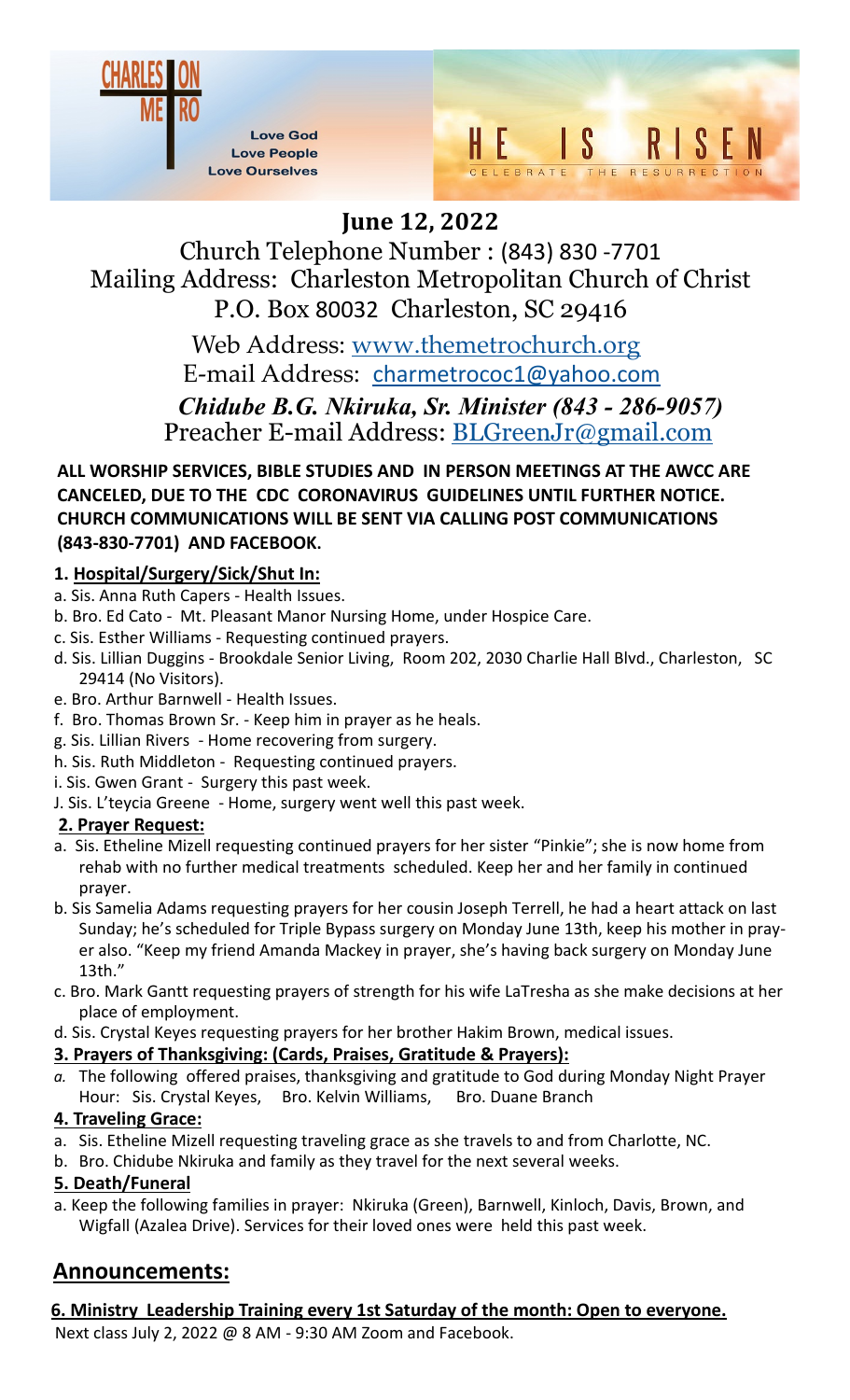### **7. Gospel Hour of Praise: Every Sunday Morning @ 8:00 AM**

Congregational songs of praise will be played prior to worship.

#### **8. Monday Evening Prayer Service: Via ZOOM ONLY @7:00 PM**

 Post your request on our FB page or call 843-830-7701 and leave a message/or email to charmetrococ1@yahoo.com by 5 PM on Monday's**. This number CAN'T ACCEPT TEXT MESSAGES.**

#### **9. Wednesday Night Bible Study :** Zoom & Facebook @ 7:00 PM

#### **10. Birthdays/Anniversary's : June 12, 2022 - June 18, 2022**

 Tenia Walker - 12th Kiana Mitchell - 14th Jasmine Roberts Mickle - 16th Tommy Elliott - 16th Shaylan Thompson - 17th Katherine Barnwell - 18th

#### **11. Contributions, Tithes, and/or Vision Sunday Offerings: Mailed/Online :**

| By mail @ CMCOC<br>P.O. Box 80032<br>Charleston, SC 29416 | <b>OR</b> | Online @ www.themetrochurch.org<br>Click on GIVE and enter your information                                                                                                                                                          |
|-----------------------------------------------------------|-----------|--------------------------------------------------------------------------------------------------------------------------------------------------------------------------------------------------------------------------------------|
|                                                           | OR        | By Text-You can sign up by logging in to your<br>Tithe.ly account and clicking on the "Text Giving"<br>tab on the left, entering your organization's credit<br>card info, and hitting the green "Sign up for text<br>giving" button. |

**12. Calling Post Number : Calling Post Messaging System:** The number is now 843-830- 7701. Please save this number in your contacts. This number is the telephone for Charleston Metropolitan Church of Christ and it **DOES NOT ACCEPT TEXT MESSAGES.**

#### **13. North Charleston Church of Christ Gospel Meeting: June 19 - 22, 2022**

Speaker: Dan Winkler "The Peace of Living Without a Past"

| Sunday 9 AM - Synonyms for Forgiveness     | Monday 7 PM - Forgiveness, a Gift to Others       |
|--------------------------------------------|---------------------------------------------------|
| Sunday 10 AM - Essentials of Forgiveness   | Tuesday 7 PM - Forgiveness, a Given to Myself     |
| Sunday 6 PM - Forgiveness, a Gift from God | Wednesday 7 PM - Forgiveness, a Gift Given to God |

 **Location:** 8415 Patriot Blvd, North Charleston, SC

#### **14. Youth Bible School– Virtual Baccalaureate Ceremony - TODAY 4 PM ZOOM ONLY**

Virtual Baccalaureate Ceremony Theme: **BRAVE NEW STEPS** 

> Keynote Speaker: Sister Mona P. Williams

To Charleston Metro Members, Graduates, Families and Friends

We at Charleston Metropolitan Church of Christ are very excited of the accomplishments of our Graduates. They have worked hard to achieve this milestone in their lives. We will observe a special time of recognition for all High School and Higher Education Graduates. Please join us as we extend an invitation to you and others for a Virtual Baccalaureate Ceremony on ZOOM. The Ceremony will begin at 4:00 pm on Sunday June 12, 2022. Thank you for taking the time as we pray and celebrate together.

Blessings in Christ, Charleston Metropolitan Church of Christ Bible School **Youth Team**